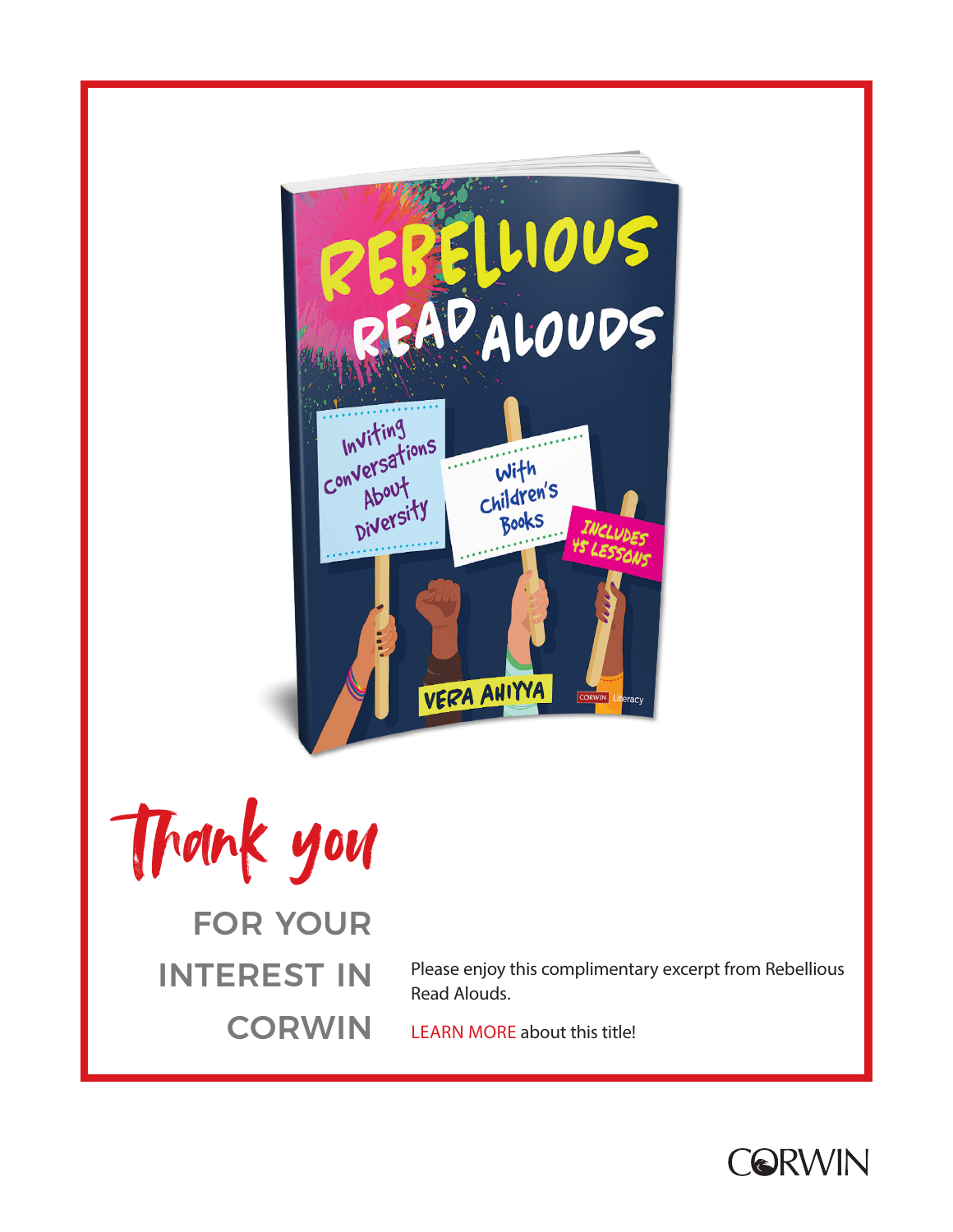## **Why Rebellious Read Alouds?**

The work in this book is completely inspired by the efforts and intelligence of Black women. Their tireless and often unrecognized work has shifted my thinking as an educator. Their teaching has awakened me, inspired me, and pushed me to be better and do better.

We often hear of the importance of offering students "mirror, window, and sliding glass door" opportunities. But where does this phrase come from?

Rudine Sims Bishop, who is known as the "mother of multicultural literacy," coined the phrase in the early 1990s while examining children's literature. Bishop expressed the need for children to be able to see their own lives reflected in the stories they read. It is of equal importance, Bishop wrote, for children to have exposure to books that are a window, or a view into a new world or new experience that may be greatly different than their own (Chenoweth, 2019).

In Bishop's (1990) words, "Books are sometimes windows, offering views of worlds that may be real or imagined, familiar or strange" (p. ix). She goes on to state:

These windows are also sliding glass doors, and readers have only to walk through in imagination to become part of whatever world has been created and recreated by the author. Literature transforms human experience and reflects it back to us, and in that reflection we can see our own lives and experiences as part of the larger human experience. (p. ix)

These mirror, window, and sliding glass door experiences are the foundation of the rebellion. These experiences confirm our lives as important; they say our stories are ones worth being told and listened to (mirrors). They expose us to new worlds; they show us that we aren't the only ones, that there is so much more than we know (windows). And these experiences let us imagine what could be, they give us hope, and they push us to look beyond ourselves and to reimagine something more (sliding glass doors). This is why reading books written about and by people in traditionally marginalized groups is crucial for every student.

But these mirror, window, and sliding glass door experiences cannot be done arbitrarily. The act of integrating diverse texts into our classroom libraries and conversations into our daily routine requires building relationships with our students and understanding their lives and experiences. It means looking at our students and our classroom through a culturally responsive lens. It takes learning, unlearning, and new learning in order to do what's right and best for all students.

The lessons I've learned from Hammond's (2015) book *Culturally Responsive Teaching and The Brain: Promoting Authentic Engagement and Rigor Among Culturally and Linguistically Diverse Students* continue to push me as an educator. Hammond's Ready for Rigor framework sets up a learning environment in which every child has the opportunity to be successful. Integration and interaction with children's books about and written by people from traditionally marginalized groups fits into each part of Hammond's framework:

- **Awareness:** Know and recognize your own cultural lens.
- **Learning partnerships:** Help students create a positive mindset.
- **Information processing:** Help students process new content using methods from oral traditions. (Hello, retelling a read aloud!)
- **Community of learners and learning environment:** Make room for student voice and advocacy. (Ask students: What stories are missing from our library? What stories do you want to hear/read? Is your story reflected in the books in our library?)